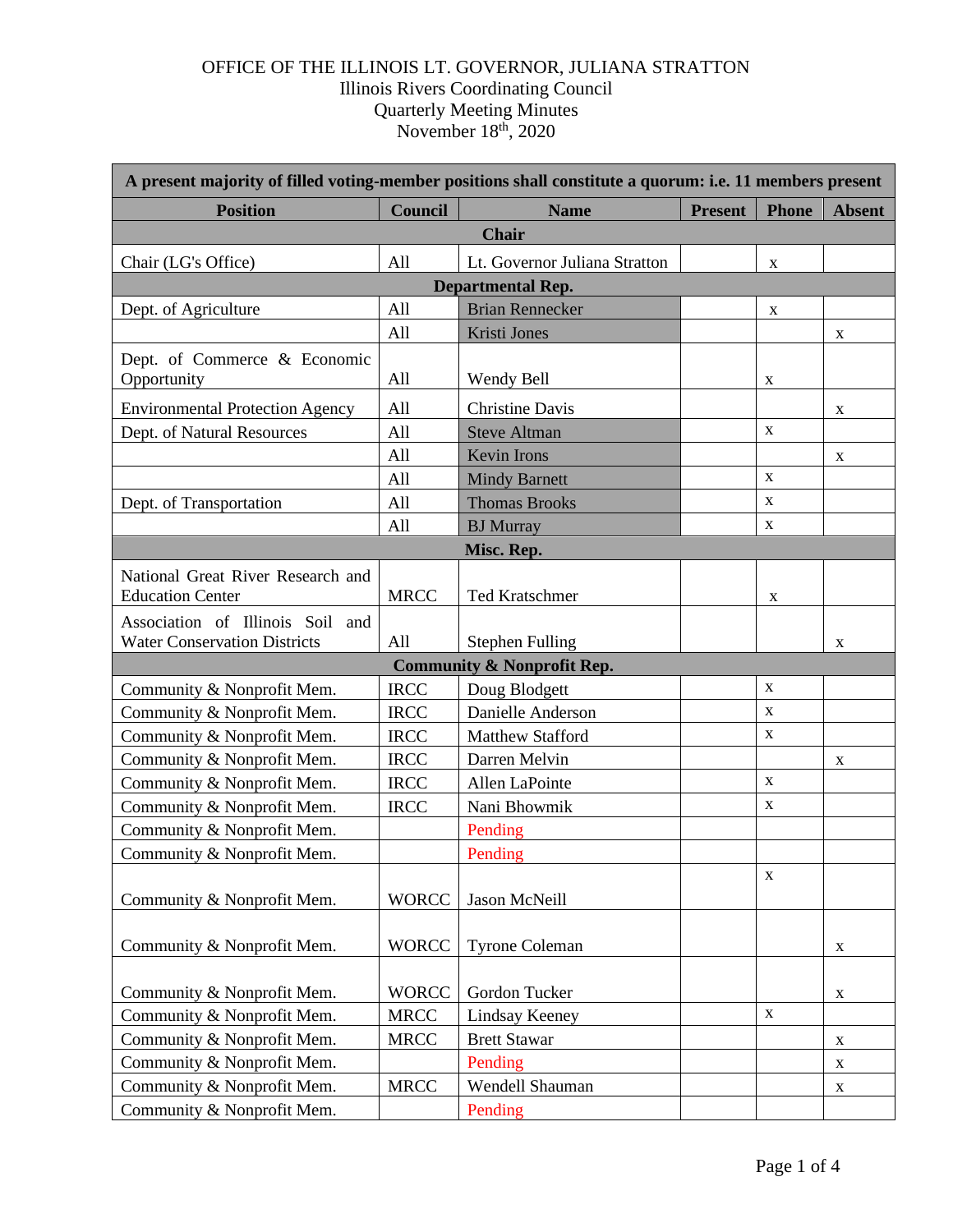## OFFICE OF THE ILLINOIS LT. GOVERNOR, JULIANA STRATTON Illinois Rivers Coordinating Council Quarterly Meeting Minutes November 18<sup>th</sup>, 2020

| Community & Nonprofit Mem. | Pending |  |  |
|----------------------------|---------|--|--|
| Community & Nonprofit Mem. | Pending |  |  |
| Community & Nonprofit Mem. | Pending |  |  |
| Community & Nonprofit Mem. | Pending |  |  |

*\*Note: grey cells indicate that multiple representatives were designated by ex-officios to the Committee. Only one staffer out of each group of grey cells counted for quorum, motion, and voting purposes.*

### **I. Call to Order and Roll Call**

- a. Lt. Governor Stratton called the meeting to order at 10:04AM
- b. Roll call was taken, and a quorum was established

### **II. Approval of Agenda for 11/18/20 and the Minutes from 8/05/20**

- a. Motion to approve the agenda for 11/18/20
	- i. Moved by Allen LaPointe
	- ii. Seconded by Ted Kratschmer
	- iii. All in favor
	- iv. No opposition
	- v. No abstentions
- b. Motion to approve the minutes for 8/05/20
	- i. Motioned by Thomas Brooks
	- ii. Seconded by Allen LaPointe
	- iii. All in favor
	- iv. No opposition
	- v. No abstentions

### **III. Chairperson's Remarks**

a. Lt. Governor Stratton discussed the importance of recognizing Illinois waterways as a critical resource and updates on the progress on submitting the 2020 Rivers Annual Report, and thanked the Council for its ongoing work

### **IV. New Business**

- a. Presentation on the Illinois Marine Transportation Plan from Holly Bieneman, Director of Planning and Programming at the Illinois Department of Transportation:
	- i. Holly Bieneman provided a presentation on the Illinois Marine Transportation Plan, walking the Council through the state's waterway transportation infrastructure and output, the framework for the plan, and an overview of how marine transportation is utilized in the state. She remarked that the plan is open for review and comment from the public
	- ii. Lt. Governor Stratton opened the floor for questions:
		- 1. Anna-Lisa Castle: "This plan forecasts a net gain over the next twentysomething years in terms of economic outcomes related to freight. What makes up for the decline in coal that's noted?"
			- a. Holly Bieneman: "My understanding is that since coal is an energy product, it is being made up with alternative energy products, but we also have BJ Murray here who may be able to speak more to that"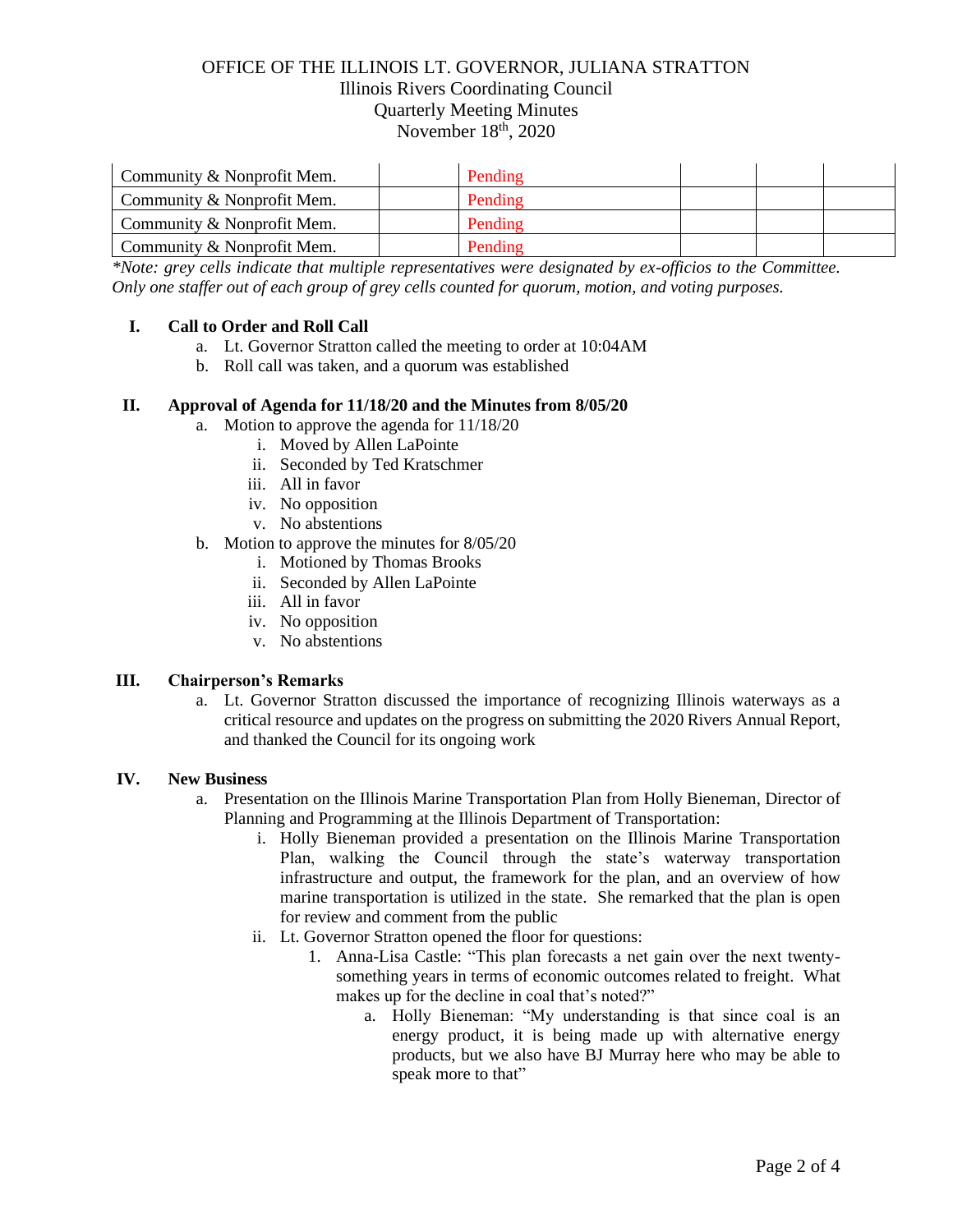# OFFICE OF THE ILLINOIS LT. GOVERNOR, JULIANA STRATTON

Illinois Rivers Coordinating Council

Quarterly Meeting Minutes November 18<sup>th</sup>, 2020

- b. BJ Murray: "Natural gas and propane and other sources are generally being used instead, coal isn't as efficient economically or otherwise nowadays"
- c. Holly Bieneman: "We can also point to primary metals and fracking"
- d. Danielle Anderson: "The company I am with is also seeing an uptick in what we send across the river too in our product—we produce ethanol to add to the fuel supply to reduce emissions and we also produce renewable biofuel"
- 2. Nicole Saulsberry: "There are a lot of environmental implications from the act of dredging, which also negatively impacts communities on the South Side. What is the plan for environmental justice for those communities?"
	- a. Anna Lisa Castle: "I also want to ask about how dredging will be contained as well as what the benefits of it actually are?"
	- b. BJ Murray: "We are also a stakeholder in this concern because we at the Illinois department of Transportation don't own any of the waterways, we seek to just find uses or benefits from it such as clearing up waterways. If we think, for example, that's not core dredging up in Calumet—that's private company dredging. As far into leeching into the water and contamination, you'd have to ask private dredging operations since the Illinois Department of Transportation has no involvement
- 3. Lt. Governor Stratton: "I just want to note as we wrap up that we want to be helpful and supportive of the Marine Transportation Plan, especially in coordination with the Governor's Rural Affairs Council
	- a. Holly Bieneman: "We have a lot of work to do on this and want to be sure to take you up on that"
	- b. BJ Murray: "There is also a video that covers a lot of this information"
	- c. Lt. Governor Stratton: "I also want to note that I appreciate the graphic that shows the in and out of freight transportation—it makes for a great visual."
- iii. Lt. Governor Stratton thanked Holly for her presentation.
- b. Committee Updates:
	- i. Mindy Barnett provided an update on the Asian Carp and Other Invasive Species Committee, noting that they are continuing to work on putting together a video that advertises the Be a Hero Transport Zero Initiative despite delays on social media efforts due to COVID-19. She also notes ongoing work with the Illinois Department of transportation to create bumper sticker signage, and efforts to launch a carp cookout to try and develop and elevate plans to get carp into markets
		- 1. Lt. Governor Stratton: "It could also be beneficial to talk about the health benefits of carp"
		- 2. Anna-Lisa Castle: "Have we still maintained the recommendation regarding coordinating with the Army Corp of Engineers, the Governor's Office, and the Committee to advance plans to help remove carp from our waters?"
		- 3. Mindy Barnett: "Yes, that hasn't changed"